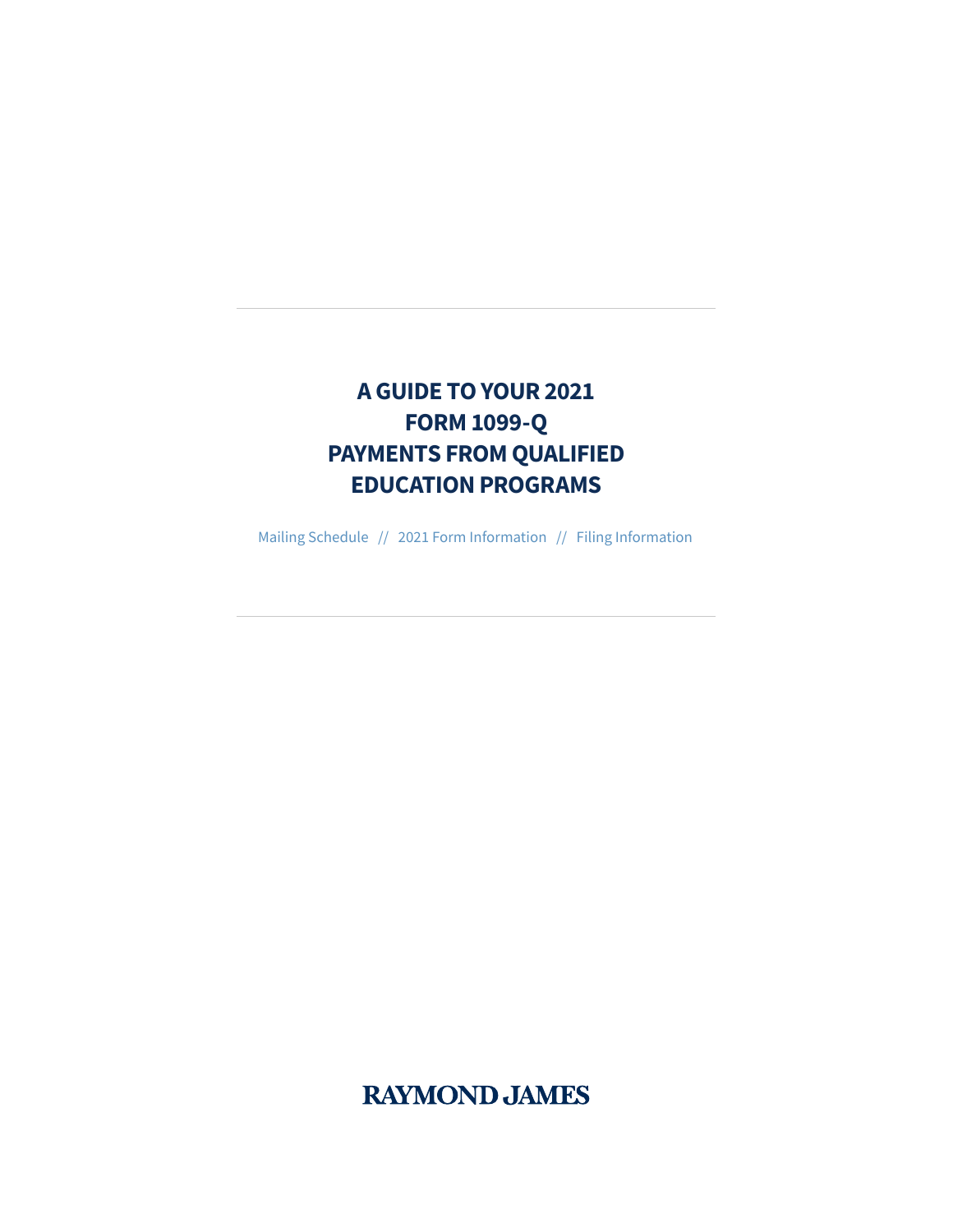## **OVERVIEW**

A 529 plan is a tax-deferred savings plan that is designed to help families save for future college expenses. This guide will help you understand your tax form and provide useful information on frequently asked questions.

The guide should assist with your tax return preparation. While we hope you will find the information in this guide valuable, please remember that it is simply a reference tool and should not be used as tax advice. We strongly advise you to speak with a tax professional regarding appropriate filing.

When preparing your tax return, if you should happen to find conflicting information appearing in the Internal Revenue Code, the Treasury regulations promulgated thereunder or other IRS publications, those authorities supersede anything you might find in this guide. Further, because the information we've provided here is general in nature, you should always follow the advice of your own tax professional.

# DELIVERY OF FORM 1099-Q

Raymond James will mail Form 1099-Q on or before January 31, 2022. In lieu of a printed tax form, clients using Client Access can opt into electronic delivery of their tax statements. If you choose this option, you will receive an email when your tax forms are available online. Please contact your advisor if you have any questions or need assistance.

#### IMPORTANT INFORMATION

#### RECIPIENT'S TAXPAYER IDENTIFICATION NUMBER

For your protection, this form may show only the last four digits of your SSN, ITIN, ATIN or EIN. However, the payer or trustee has reported your complete identification number to the IRS.

#### ACCOUNT NUMBER

This may show an account or other unique number the payer has assigned to distinguish your account. If the account number on your Form 1099-Q ends in "[space] B," this indicates that your form is coded as a qualified tuition expense.

#### **OUESTIONS**

If you have any suggestions, questions or comments about this guide or your 529 plan tax form, please contact your financial advisor at the telephone number on the cover page of your 1099-Q tax form(s) or Client Services at 800.647.7378.

**Helpful tip:** Enrolling for electronic delivery of tax reporting documents may provide faster access to your Form 1099-Q.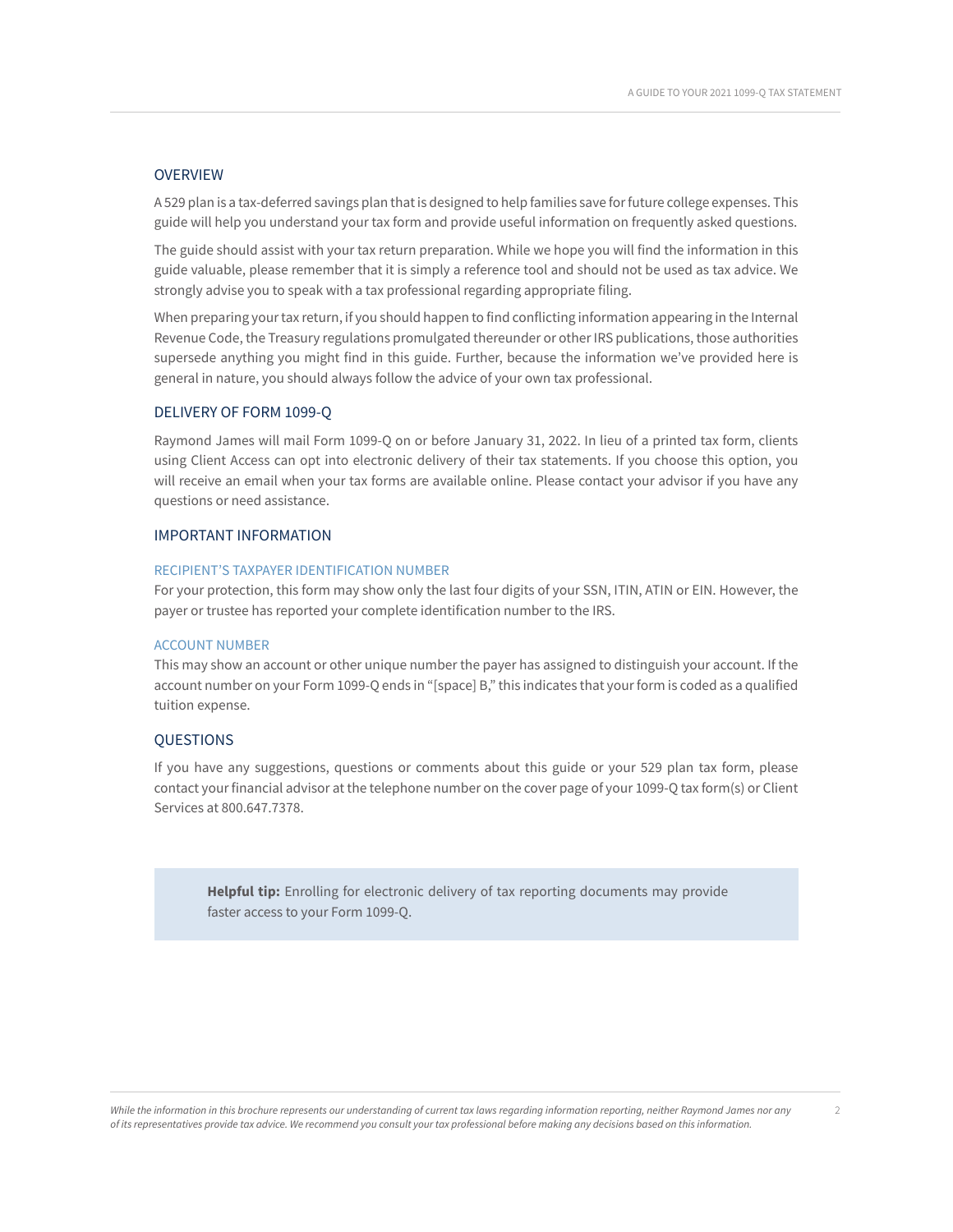| country, ZIP or foreign postal code, and telephone no.                                                        | 2 | 2 Earnings                                                                                                              | $Fform$ 1099-Q<br>(Rev. November 2019)<br>For calendar year<br>2020                                                                                                                                       | <b>Payments From</b><br>Qualified<br>Education<br>Programs<br>(Under Sections<br>529 and 530)                                            |
|---------------------------------------------------------------------------------------------------------------|---|-------------------------------------------------------------------------------------------------------------------------|-----------------------------------------------------------------------------------------------------------------------------------------------------------------------------------------------------------|------------------------------------------------------------------------------------------------------------------------------------------|
| <b>RECIPIENT'S TIN</b>                                                                                        | 3 | 3 Basis                                                                                                                 | 4 Trustee-to-trustee<br>transfer                                                                                                                                                                          | Copy B<br><b>For Recipient</b>                                                                                                           |
| <b>RECIPIENT'S name</b><br>5<br>Street address (including apt. no.)                                           |   | 5 Distribution is from:<br>· Qualified tuition prog-<br>Of State<br>Private  <br>· Coverdell ESA                        | 6 If this box is checked, the<br>This is important tax<br>recipient is not the<br>information and is<br>designated beneficiary<br>being furnished to<br>the IRS. If you are<br>required to file a return, |                                                                                                                                          |
| City or town, state or province, country, and ZIP or foreign postal code<br>Account number (see instructions) |   | If the fair market value (FMV) is shown below, see Pub. 970,<br>Tax Benefits for Education, for how to figure earnings. |                                                                                                                                                                                                           | a negligence penalty<br>or other sanction may<br>be imposed on you<br>if this income is<br>taxable and the IRS<br>determines that it has |
|                                                                                                               |   | PAYER'S/TRUSTEE'S name, street address, city or town, state or province,                                                | 1 Gross distribution                                                                                                                                                                                      | OMB No. 1545-1760<br>6                                                                                                                   |

#### 1099-Q FORM SUMMARY

#### BOX 1: GROSS DISTRIBUTION

Reports the gross distribution (including in-kind distributions) paid to you this year from a Qualified Tuition Program (QTP). This amount is the total of the amounts shown in box 2 and box 3. See IRS Pub. 970 for more information.

#### BOX 2: EARNINGS

Reports the earnings part of the gross distribution shown in box 1. Generally, amounts distributed that are used to pay for qualified education expenses, transferred between trustees, or rolled over to another qualified education program within 60 days are not included in income.

Under a QTP, the amount in box 2 is included in income if there has been (a) more than one transfer or rollover within any 12-month period with respect to the same beneficiary, or (b) a change in the designated beneficiary and the new designated beneficiary is not a family member.

#### BOX 3: BASIS

Reports your basis in the gross distribution reported in box 1. This is calculated by subtracting box 2 from box 1.

#### BOX 4: TRUSTEE TO TRUSTEE TRANSFER

This box is checked if a trustee-to-trustee transfer was made from one QTP to another QTP.

#### BOX 5: ACCOUNT TYPE IDENTIFICATION FIELD

Reports whether the gross distribution was from a QTP (private or state) or from a Coverdell Education Savings Account (CESA). Raymond James only holds QTP accounts, therefore "state" will be checked.

### BOX 6: DESIGNATED BENEFICIARY

Indicates if the designated beneficiary is the individual named in the document creating the trust or custodial account to receive the benefit of the funds in the account. If you are not the designated beneficiary, see IRS Pub. 970 and the instructions for Form 1040.

**Filing guide:** IRS line-by-line instructions are found at the end of your Form 1099-Q. You can also refer to the IRS Filing Guide, which details where to report certain items from your 2021 Form 1099-Q.

*While the information in this brochure represents our understanding of current tax laws regarding information reporting, neither Raymond James nor any* 3 *of its representatives provide tax advice. We recommend you consult your tax professional before making any decisions based on this information.*